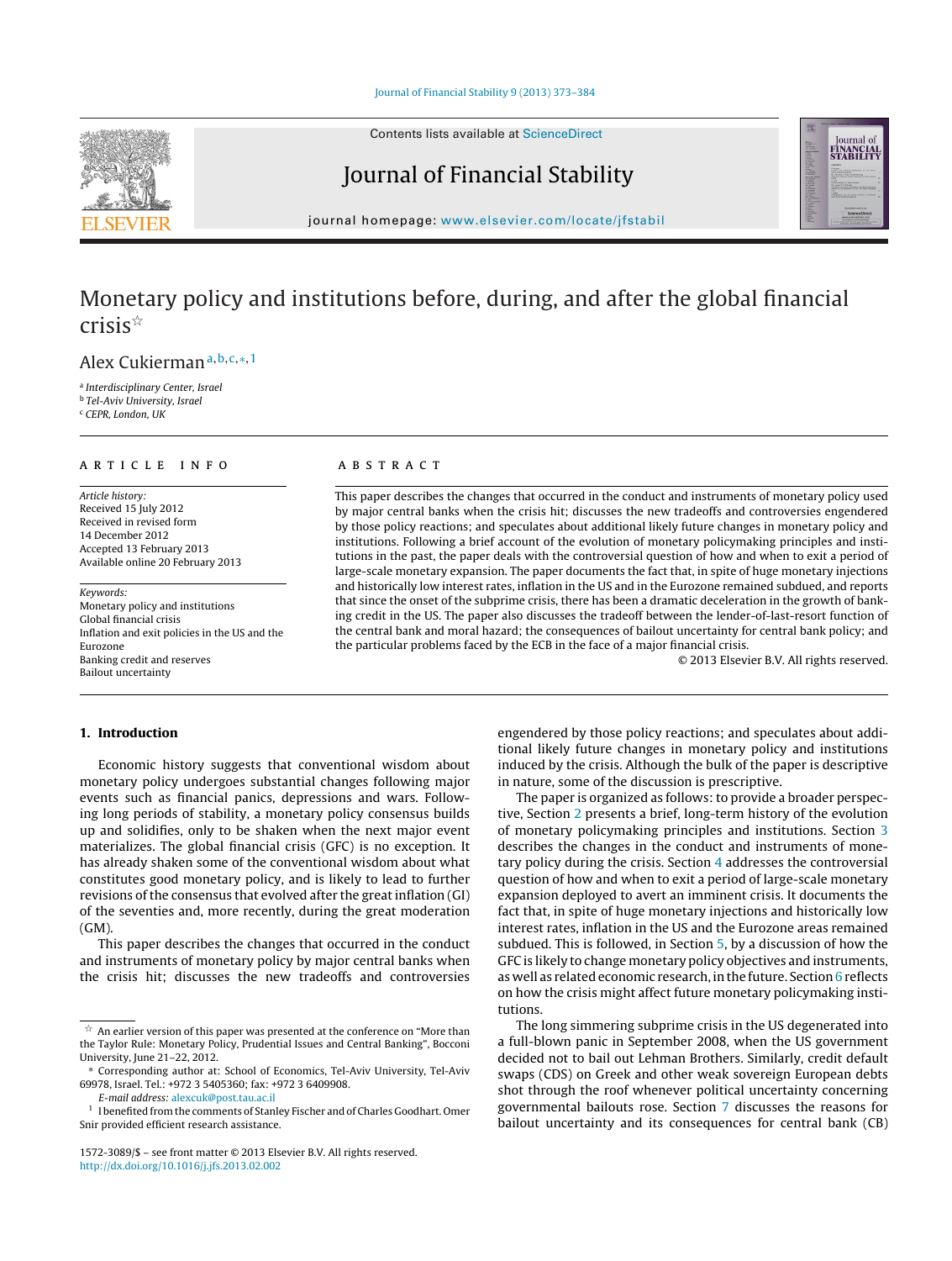<span id="page-1-0"></span>policy. Section [8](#page-9-0) focuses on the particular problems of the ECB in the face of a major financial crisis.

## **2. A long-term perspective on the evolution of thought on monetary policy and institutions**

In their early years, major central banks were expected to inject liquidity into the financial system when liquidity evaporated during financial panics. Such panics often occurred during short periods immediately preceding the Bank of England (BE) decision to temporarily relax the gold standard, due to wars or gold drains. [Thornton](#page-11-0) [\(1802\)](#page-11-0) and [Bagehot](#page-10-0) [\(1873\)](#page-10-0) recommended such a lender-of-last-resort (LLR) policy for the BE, provided the liquidity recipients were basically solvent and their liquidity problems were judged to be temporary. In a similar vein, the Fed was originally created mainly in order to prevent financial panics and the associated violent spikes in interest rates and banking failures.

In the aftermath of the great depression and the ensuing Keynesian revolution, the focus shifted, after WWII, to stabilization of the real economy. The downward sloping Phillips curve initially estimated by [Phillips](#page-11-0) [\(1958\)](#page-11-0) was taken to represent a stable policy tradeoff between inflation and unemployment – and therefore a menu of possible choices confronting monetary and fiscal policymakers [\(Samuelson](#page-11-0) [and](#page-11-0) [Solow,](#page-11-0) [1960\).](#page-11-0)

The great inflation of the seventies, followed by Volcker's costly disinflation in the US, reoriented the focus toward price stability and the Friedman–Lucas [\(Friedman,](#page-11-0) [1968;](#page-11-0) [Lucas,](#page-11-0) [1973\)](#page-11-0) view that money is neutral in the long run. Inevitably this led to the conclusion that monetary policy should focus mainly or even solely on delivering price stability in the long run.<sup>2</sup> In parallel, the idea that price stability can be assured via central bank independence took hold during the eighties, subsequently leading to worldwide upgrades in the autonomy of central banks during the nineties.<sup>3</sup> By making it more difficult to use fixed exchange-rate pegs to deliver price stability, the gradual removal of capital controls reinforced the view that this stability should be maintained by granting autonomy to the central bank and by directing it to focus mainly on price stability.

Volcker's disinflation was followed, within several years, by a great moderation in the variabilities of both output and inflation. This moderation, which lasted from the end of the eighties till the bursting of the US subprime bubble in 2008, led to the view that, although monetary policy cannot affect real variables in the long run, it could be used in the short and medium terms to stabilize the real business cycle without endangering the long-run stability of prices. This view was operationalized, in many countries, by means of inflation targeting (IT). [Taylor](#page-11-0) [\(1993\)](#page-11-0) was probably the first to formulate an explicit IT rule in order to describe the actual policy followed by Greenspan.<sup>4</sup> This rule postulated that the short-term interest rate is a linear function of the output and inflation gaps and of the expected rate of inflation.

In a series of publications during the end of the nineties and the first decade of the twenty-first century, New-Keynesians provided general equilibrium micro foundations for IT monetary rules ([Clarida](#page-10-0) et [al.,](#page-10-0) [1999;](#page-10-0) [Woodford,](#page-10-0) [2003](#page-10-0) are prominent examples). In this microfounded version of IT, an independent CB picks the short-term interest rate (taking the structure of the economy and inflationary expectations as given), so as to minimize a weighted linear combination of the social costs of the inflation and output gaps. Here the first gap is the deviation of inflation from a (low) inflation target and the second gap is the deviation of actual from potential output.

Up to the eruption of the US subprime crisis in 2008, conventional wisdom concerning monetary policy was that: 1. The (real) interest rate is the main policy instrument and a sufficient statistic for the stance of monetary policy.<sup>5</sup> 2. The CB should lean against bubbles to the extent that they push actual inflation away from the inflation target. 3. Under IT, financial stability and prudential considerations took a back seat. One institutional manifestation of this approach was the transfer of financial supervision from the Bank of England to a separate agency – the financial services authority (FSA) – during the second half of the nineties. 4. Relatedly, precious little attention was devoted, at least by mainstream academics, to systemic financial risks.

## **3. How did the GFC alter the actual conduct and instruments of monetary policy?**

The GFC reminded monetary policymakers that during a financial crisis, the CB – of all public institutions – has a comparative advantage in swiftly preventing the crisis from becoming a generalized panic that would seriously cripple the financial system. The main reason for this comparative advantage is that financial crises are characterized by sudden huge increases in excess demand for liquidity. Due to its monopoly over the creation of high-powered money, the CB is the choice institution for satisfying this craving for liquidity before it destroys or seriously cripples the financial system.

Following the demise of Lehman Brothers in September 2008, this fact was quickly recognized by Federal Reserve Chair Ben Bernanke who, as a scholar, developed the view that a critical factor in the severity and persistence of the great depression was the collapse of the credit mechanism caused by massive banking failures ([Bernanke,](#page-10-0) 1983). $6$  The Fed reacted so vigorously that within six months of Lehman's collapse its balance sheet had more than doubled, putting the yearly rate of expansion of its balance sheet over those six months at an all-time record of 420% per year. By comparison, during the previous nine years the average annual rate of expansion of the Fed's balance sheet was a comparatively small 6.25%. Some observers even argue that since the burst of the subprime crisis, the Fed has been acting as market maker of first resort rather than as the classical Thornton–Bagehot LLR ([Humphrey,](#page-11-0) [2010\).](#page-11-0)

This dramatic policy shift was soon to be followed by a number of operational changes in both the implicit and explicit IT procedures followed during the preceding great moderation years. Within less than six months of the Lehman event, the zero bound on the short-term policy rate became effective, forcing the Fed to supplement interest rate policy by means of quantitative easing programs. In parallel, the conduct of expansionary open market operations shifted to longer term maturities and higher risk securities.

Initially European banks were affected by the US subprime crisis mainly through their international financial linkages with the

 $2$  But this still left the door open for some short-run stabilization of the real economy – particularly so in the face of demand shocks.

<sup>&</sup>lt;sup>3</sup> A recent survey on the evolution and measurement of CBI appears in [Cukierman](#page-10-0) [\(2008a\).](#page-10-0)

<sup>4</sup> [Henderson](#page-11-0) [and](#page-11-0) [McKibbin](#page-11-0) [\(1993\)](#page-11-0) simultaneously formulated such a policy rule for open economies.

 $^{\rm 5}$  In some countries there were experiments with a monetary conditions index as a means of recognizing that the interest rate affects more than output and inflation.

<sup>6</sup> Bernanke took the work of [Friedman](#page-11-0) [and](#page-11-0) [Schwartz](#page-11-0) [\(1963\)](#page-11-0) as a point of departure, but he stressed credit, rather than money contraction, as the main culprit. Although those two nominal stocks normally move together, this is not necessarily the case during panics and banking failures. Further discussion of the prime importance of credit appears in Sections 3 and 4 below.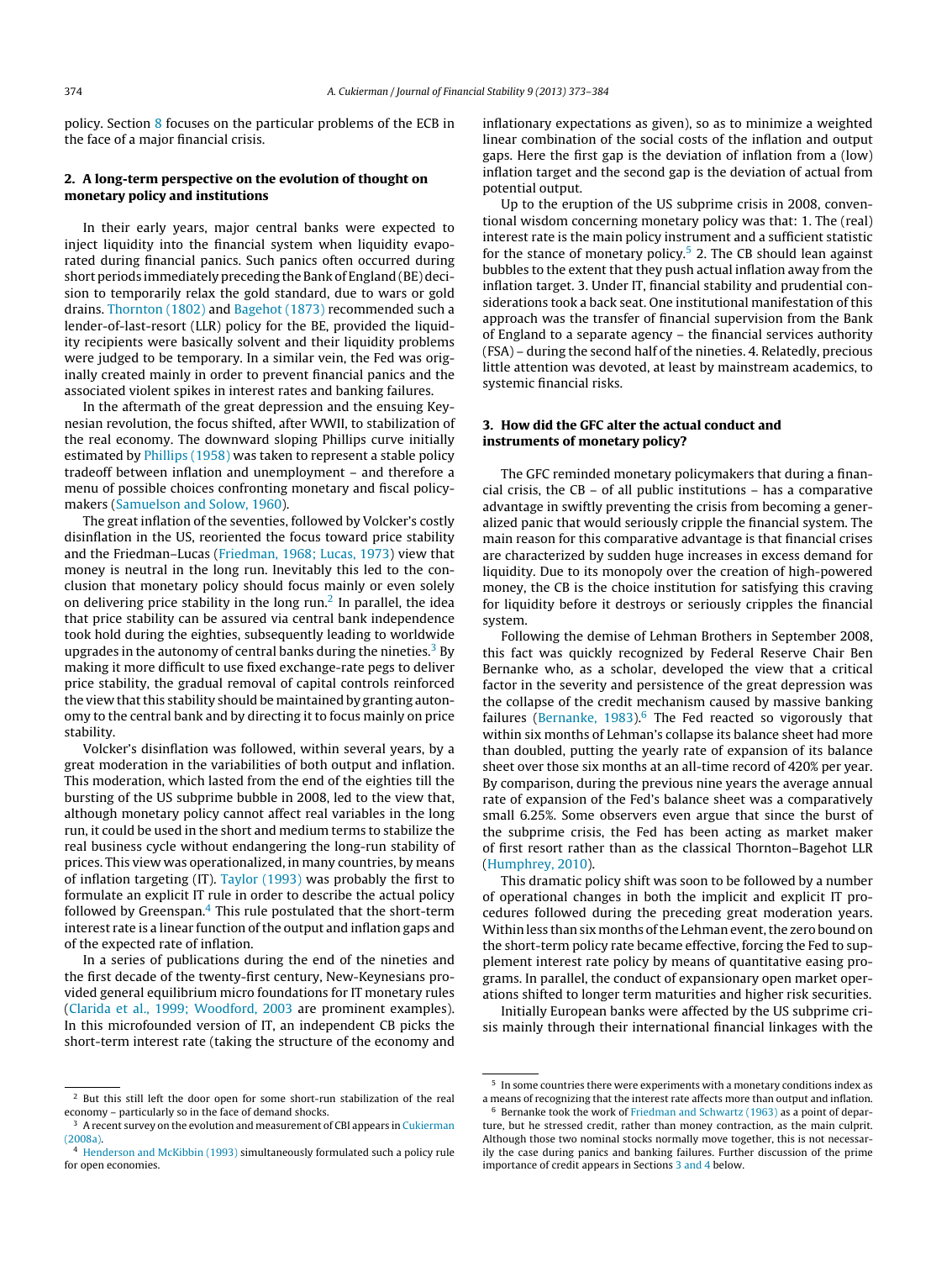<span id="page-2-0"></span>US. Some of them had to be rescued, but this was done more by the respective fiscal authorities than by the European Central Bank (ECB). Although the ECB did eventually reduce its policy rate, the reduction path lagged behind that of the Fed and is currently (December 2012) still three quarters of a percent above the zero bound. However, in the wake of the ongoing Greek and other PIIGS countries' sovereign debt problems, the highly conservative ECB inaugurated a long-term refinancing operation (LTRO). This lending facility is aimed at providing substantial long-term (up to three years) credit to banks within the Euro area. Its total size has recently been increased from half a Trillion Euros to one Trillion. From the collapse of Lehman Brothers till May 2011, the ECB balance sheet expanded at the rather modest rate of about 2.46% per annum. The much higher rate of expansion of the Fed's balance sheet over the same period reflects the higher conservativeness of the ECB, as well as the fact that although it had worldwide ramifications, the subprime crisis started in the US.

But following the increases in demand for liquidity induced by the persistence of the sovereign Greek debt crisis, the rate of expansion of the ECB's balance sheet accelerated dramatically. It increased to a whopping 70.88% per annum over the May 2011 to March 2012 period. As a result of this acceleration, the ECB balance sheet roughly doubled between Lehman's collapse and March 2012. Thus, in the face of an acute crisis within its own jurisdiction, even the highly conservative ECB had to react with substantial liquidity injections.

Since September 2008 the risks of inflation in both the US and in Europe appear negligible at first blush and, judging by survey results, inflationary expectations are well anchored. Further details appear in the next section.

Following the crisis, more countries (Japan, Switzerland, Brazil and Israel) periodically intervened in the Forex market in order to moderate excessive appreciations caused by inflows of foreign exchange.

## **4. How to choose the timing of exit after large liquidity injections by central banks?**

The huge liquidity injections performed by the Fed and, more recently, by the ECB, along with persistently low policy rates, raise the risk that when the economies of the US and of the Eurozone finally return to normalcy, inflation will pick up unless most of this liquidity is mopped up. This concern is occasionally voiced by some FOMC members as well as by former monetary policymakers in the Euro area [\(Issing,](#page-11-0) [2012](#page-11-0) is a prominent example).

Although, ever since Lehman's downfall, inflation and inflationary expectations in both the US and the Euro area have been rather low, the above concern cannot be dismissed easily. Since monetary policy affects inflation with a lag and the liquidity injections have been huge, there is a real risk that the Fed and the ECB will start the tightening cycle too late. $\frac{7}{10}$  On the other hand, starting it too early might kill a budding recovery.

The main problem is that there is little prior experience of the speed with which large economies such as the US and the Euro area return to normalcy following financial crises that were (and still are) met by large liquidity injections along with unusually low interest rates. $8$  The optimal timing for starting a tightening cycle is, therefore, shrouded in a lot of uncertainty. This uncertainty lies at the root of disagreements among policymakers and economists about the correct timing for mopping out liquidity injections.

In what follows I offer some thought about how to proceed in order to find a reasonably good exit time for monetary policy. A first major task involves the identification of changes in the demand for liquidity, since as long as this demand matches the large increase in the supply of liquidity, the risk of inflation is likely to be low.

As a matter of fact, the large initial expansions in the balance sheets of the Fed and of the ECB were largely in response to dramatic increases in the demand for liquidity, mostly by banks. Following the 2008 Lehman episode this increased demand was triggered by the drying out of the US interbank market, due to banks' losses on subprime securities. During the 2011/2012 Eurozone crisis, it was triggered by losses of European banks on Greek and other sovereign debt. Although the origins of the losses were different, the end result in both cases was to generate huge increases in the demand for liquidity by banks, and a parallel reduction in banking credit to potential lenders.

There is little doubt that since September 2008, US monetary policy has been extremely expansionary. This statement also applies (somewhat less dramatically) since the outbreak of the Greek sovereign crisis to the ECB. In what follows I take a look at the rates of expansion in the balance sheets and the policy rates of those two institutions, as well as the actual and expected rates of inflation in the US and in the Eurozone.

#### 4.1. The Federal Reserve (Fed)

The Fed's policy rate was reduced to nearly zero in early 2009 and has been kept at this level ever since. In addition, several large quantitative easing packages aimed at acquiring longer term assets were deployed, leading roughly to a tripling of the Fed's balance sheet between August 31 2008 and March 31 2012. This is equivalent to a yearly rate of increase of 38% over this period. By comparison, the yearly rate of expansion over the preceding, relatively normal, nine years (January 31, 1999–August 31, 2008) was only 6%. Interestingly, the higher rate experienced since September 2008 was not spread evenly over the second period. It accelerated to a gigantic 420% annual rate of expansion over the seven months immediately following the end of August 2008, dropping back to a yearly (moderately higher) rate of about 11.5% in the remainder of the period. Further details on the Fed's balance sheet, interest rate and US inflation, by sub periods, appear in [Fig.](#page-3-0) 1 and [Table](#page-3-0) 1. The very high rate of expansion during the first short sub-period obviously reflects the Fed's vigorous reaction to the rush to liquidity that seized financial markets following the downfall of Lehman Brothers.

[Table](#page-3-0) 1 also shows the one year and the ten years ahead average inflationary expectations from the Survey of Professional Forecasters (SPF) by sub-periods, along with two measures of the short-term ex ante real rate calculated as the difference between the Fed's rate and each of the one-year and ten-year inflationary expectations. Those calculations show that ever since September 2008, the short-term real rate in the US has been negative. However, in spite of that and the huge increases in the Fed's balance sheet, inflation has remained low, and both short- and long-term

<sup>7</sup> A New-Keynesian might argue that if the IT regime in place is credible, the lag between the start of tightening and the impact on inflation should be short, since as soon as the tightening cycle starts, inflationary expectations will adjust downward. However, if it turns out with the benefit of hindsight that tightening started too late, credibility may be damaged and with it the beneficial effect through inflationary expectations.

<sup>8</sup> Economic developments in Japan during the nineties may provide some guidance. However, due to differences in structure and in policies, the lessons from the Japanese experience still leave a large margin of uncertainty.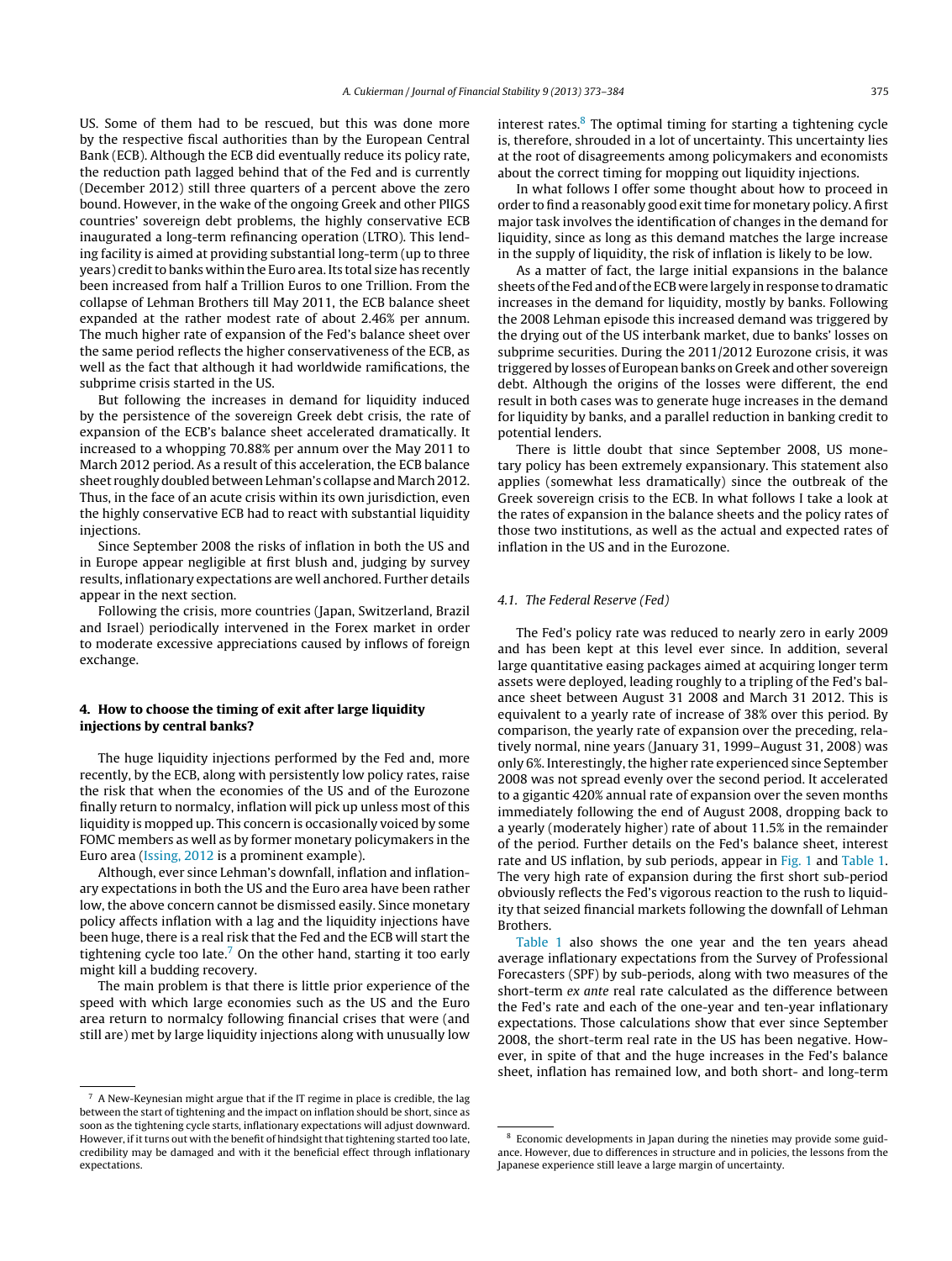<span id="page-3-0"></span>

**Source: Bloomberg - Tickers: FARBAST Index, ECCPEMUY Index and FDTR Index respectivley**

**Fig. 1.** FED's balance sheet plus interest rate and annual CPI inflation (US).

| <b>Table 1</b>                                                                                                                                     |
|----------------------------------------------------------------------------------------------------------------------------------------------------|
| FED's monetary policy (rates of expansion of balance sheet and interest rates), inflation, inflationary expectations and real interest rates (US). |

| Time period                         | Rate of growth<br>FED's balance<br>sheet | Mean FED's<br>interest rate | Mean annual<br>CPI inflation | Mean SPF<br>inflation 1 year | Mean SPF<br>inflation 10 year | (FED rate) –<br>(SPF 1 year) | $(FED rate) -$<br>(SPF 10 year) |
|-------------------------------------|------------------------------------------|-----------------------------|------------------------------|------------------------------|-------------------------------|------------------------------|---------------------------------|
| January 31 1999 till August 31 2008 | 6.26                                     | 3.47                        | 2.88                         | 2.35                         | 2.48                          | 1.12                         | 0.99                            |
| August 31 2008 till March 31 2009   | 420.21                                   | 0.71                        | 1.37                         | 2.06                         | 2.49                          | $-1.34$                      | $-1.77$                         |
| March 31 2009 till March 31 2012    | 11.58                                    | 0.25                        | 1.72                         | 1.81                         | 2.38                          | $-1.56$                      | $-2.13$                         |
| August 31 2008 till March 31 2012   | 38.01                                    | 0.33                        | 1.67                         | 1.85                         | 2.39                          | $-1.52$                      | $-2.07$                         |

Source: From left to right: First three variables are calculated from data in Bloomberg (Tickers: FARBAST, FDTR, ECCPEMUY). The remaining four variables are based on data from the Federal Reserve Bank of Philadelphia website.

inflationary expectations remained well anchored. $9$  The main implication of this brief data excursion is that existing evidence is consistent with the view that in spite of extraordinarily expansionary monetary policies, the risks of inflation in the US are currently minimal.

#### 4.2. The European Central Bank (ECB)

From the eve of the Lehman event to the end of March 2012, the ECB's balance sheet nearly doubled. During the nine years preceding August 31, 2008 its balance sheet had expanded at a yearly average rate of slightly less than 9%. From that date until March 31, 2012 the yearly average rate rose to about 22%, and during the (approximately) seven months following the downfall of Lehman Brothers, it shot up to almost 55%. Thus, although the acceleration in the rate of expansion of the ECB's balance sheet was not as dramatic as that of the Fed's balance sheet, its time path was generally similar except for the following important event: as the Greek sovereign crisis intensified between May 31, 2011 and March 31, 2012, the rate of expansion reached an all-time high of almost 71% per annum.

Although it also went down, the ECB interest rate reacted less strongly and later than that of the Fed. It initially hit a minimum of 1% in May 2009 and remained at this level until April 2011, at which point it was raised above this level till November 2011 – most likely to moderate some acceleration of inflation. But since December 2011 the rate has returned to 1% and recently dropped to 0.75%, in spite of the fact that inflation did not decrease substantially. This is probably due to periodic intensification of the European debt crisis in conjunction with changes in the composition of the ECB Council (see [Fig.](#page-4-0) 2).

In comparison to the Fed, the slower reaction of the ECB is due to the fact that, by design and tradition, it is more conservative than the Fed, in conjunction with the fact that the epicenter of the subprime bubble burst occurred in the US rather than in the Eurozone. But when, due to the PIIGS sovereign debt problems, the eye of the financial storm moved to the Eurozone, the rate of expansion in the ECB's balance sheet reached an all-time high. This pattern is reminiscent of the all-time high recorded for the rate of expansion of the Fed's balance sheet in the aftermath of the Lehman event. But the ECB's top rate of balance-sheet expansion was still much lower than the huge acceleration in the Fed's balance sheet following Lehman's collapse.

More detailed information arranged by sub-periods appears in [Table](#page-4-0) 2. Along with indicators for the ease of monetary policy, the table presents Eurozone data on CPI inflation and inflationary expectations for one-year and five-year horizons from surveys of professional forecasters (SPF). The last two columns present two indicators for the real content of the policy rate by subtracting each of the two expectations series from the nominal policy rate. Since March 2009 both of those indicators have been in negative territory. In spite of that and despite the acceleration of inflation since

 $9$  As a matter of fact, inflation actually decreased in the post-Lehman collapse period.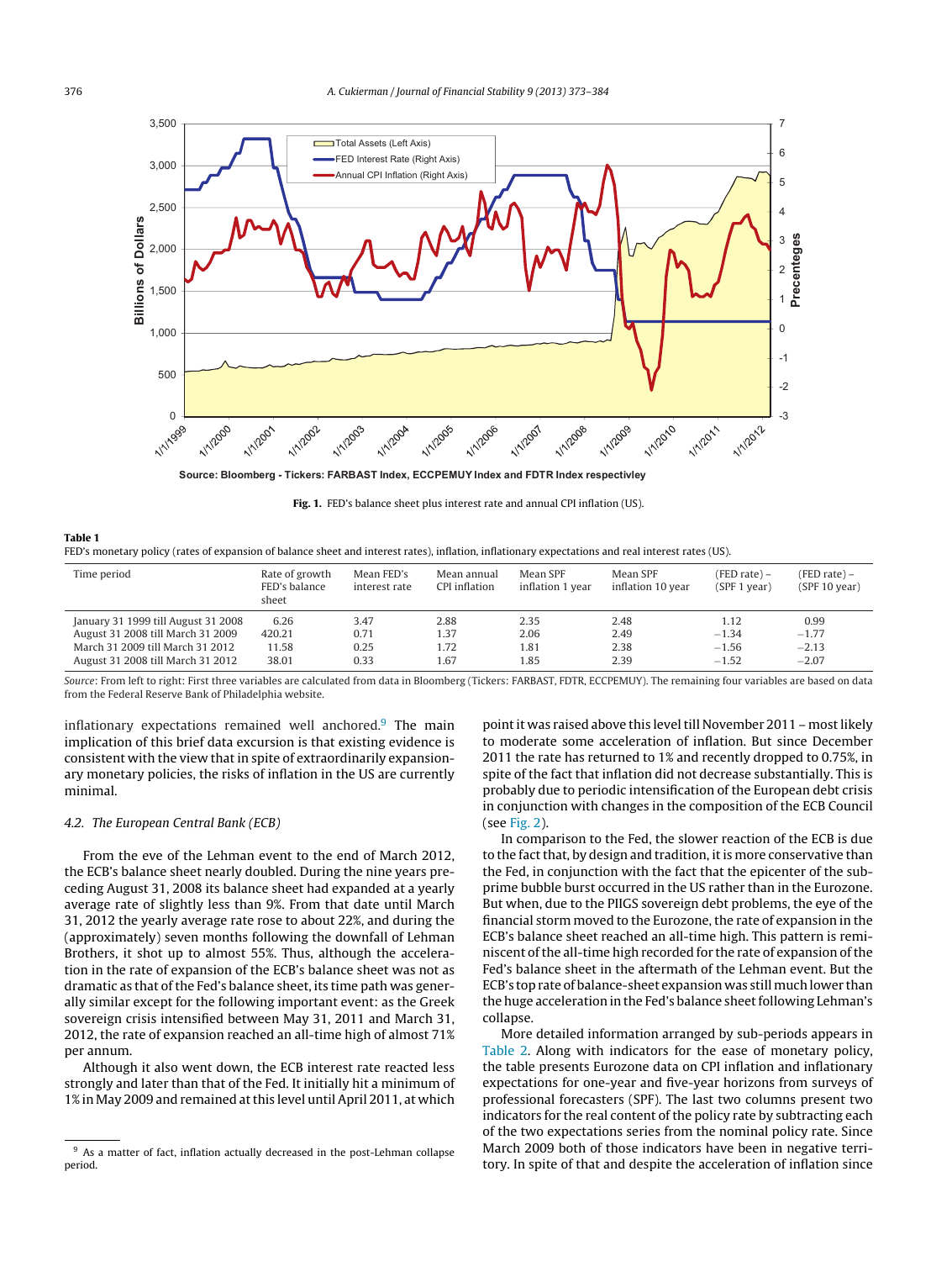<span id="page-4-0"></span>

**Source: Bloomberg -Tickers: EBBSTOTA Index, EURR002W Index, ECCPEMUY Index respectively**

**Fig. 2.** ECB's balance sheet plus interest rate and Annual CPI inflation (Eurozone).

| Table 2                                                                                                                                                  |
|----------------------------------------------------------------------------------------------------------------------------------------------------------|
| ECB's monetary policy (rates of expansion of balance sheet and interest rates), inflation, inflationary expectations and real interest rates (Eurozone). |

| Time period                         | Rate of growth<br>ECB's balance<br>sheet | Mean ECB's<br>interest rate | Mean annual<br>CPI inflation | Mean SPF<br>inflation 1 year | Mean SPF<br>inflation 5 year | $(ECB rate) -$<br>(SPF 1 year) | $(ECB rate) -$<br>(SPF 5 year) |
|-------------------------------------|------------------------------------------|-----------------------------|------------------------------|------------------------------|------------------------------|--------------------------------|--------------------------------|
| January 31 1999 till August 31 2008 | 8.77                                     | 3.09                        | 2.17                         | 1.82                         | 1.88                         | 1.27                           | 1.21                           |
| August 31 2008 till March 31 2009   | 54.81                                    | 2.75                        | 1.91                         | 2.04                         | 1.99                         | 0.71                           | 0.76                           |
| March 31 2009 till May 31 2011      | 2.47                                     | 1.03                        | 1.25                         | 1.41                         | 1.93                         | $-0.38$                        | $-0.91$                        |
| May 31 2011 till March 2012         | 70.84                                    | 1.25                        | 2.75                         | 1.79                         | 2.00                         | $-0.54$                        | $-0.75$                        |
| August 31 2008 till March 31 2012   | 22.13                                    | 1.36                        | 1.70                         | 1.60                         | 1.96                         | $-0.24$                        | $-0.60$                        |

Source: From left to right: First three variables are calculated from data in Bloomberg (Tickers: EBBSTOTA I, EURR002W, ECCPEMUY). The remaining four variables are based on data from the ECB website.

the beginning of 2011, inflationary expectations have been well anchored.

Although Eurozone inflation hit 3% for three months during the second half of 2011, it has since receded to around 2.5%. Thus, despite the historically loose monetary policy, inflation does not appear to be a major concern, particularly in comparison to the risk of Euro area panic due to sovereign debt problems.

## 4.3. Evidence on banks' behavior and summary reflections on the choice of timing for exit policies

The evidence in the previous two subsections shows that (with some differences in timing and intensity) both the Fed and the ECB reacted to their respective financial crises with historically loose monetary policies. Although it was given a back seat(atleastin academic discussions) during the great moderation years, the financial stability motive has become a prime mover of monetary policy decisions since 2008.10 In the face of large increases in the demand for liquidity on the part of banks, who are the traditional suppliers of liquidity to the economy, both the Fed and the ECB injected large amounts of liquidity, thus reducing interest rates to very low levels.

As long as the demand for liquidity by banks is high, they do not expand credit at high rates; this keeps the risk of inflation at bay. Despite substantial liquidity injections by the Fed and the ECB, the fact that inflation and inflationary expectations did not experience

substantial changes is consistent with the conjecture that, up to now, the bulk of the official liquidity injections have not translated into substantive increases in credit to the economy.

This conjecture is strongly supported by US data. Between January 1947 and August 2008, total US banking credit expanded at an average compound yearly rate of 5.3%. Since Lehman's collapse until April 2012, this rate dropped to a mere 1.8% – one-third of its previous normal long-term rate of growth. $11$  Although credit growth picked up to some extent later, it was still only 2.2% during 2011. [Fig.](#page-5-0) 3 illustrates this dramatic change in the behavior of US banking credit prior to and after the downfall of Lehman Brothers. The figure clearly shows that, after increasing rapidly between the early eighties and mid-2008, credit expansion decelerated sharply after September 2008.

An even more dramatic break – before and after September 2008 – can be observed in the behavior of total US bank reserves. Their annual long-term normal rate of increase between January 1999 and August 2008 is about half a percent. After the Lehman event and up to April 2011, this annual rate accelerated to 100%. [Fig.](#page-5-0) 4 shows the rush to reserves of US banks after September 2008. At the end of August 2008, total banking reserves stood at about \$ 46 billion. A year later they were eighteen times larger!!! They did decline moderately during the second half of 2010 and then increased again by about 60% till the end of April 2012. Another way to appreciate the magnitude of the change in the behavior of

<sup>&</sup>lt;sup>10</sup> An exception to the first statement is chapter 7 of [Cukierman](#page-10-0) [\(1998\).](#page-10-0)

<sup>&</sup>lt;sup>11</sup> It even shrank by over 3.5% during 2009.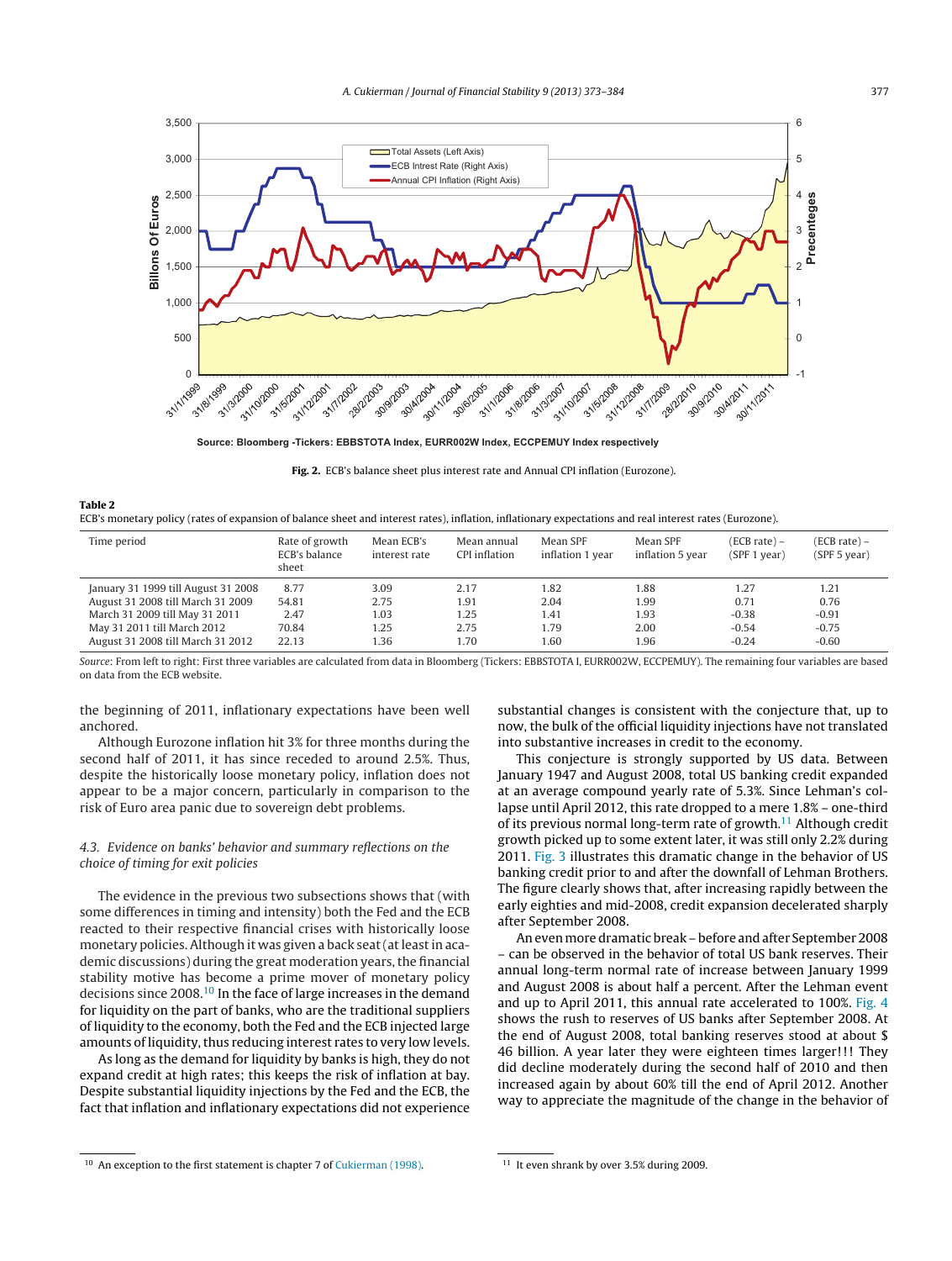<span id="page-5-0"></span>





**Fig. 4.** Total reserves of US depository institutions (billions of \$).

US banks prior to and after the Lehman event is to compare the ratio between their total reserves and their total credit before and after this event. Just one month prior to Lehman's downfall, on August 31 2008, this reserve ratio was slightly more than half a percent. As can be gleaned from Figs. 3 and 4, it shot up dramatically immediately after reaching 12.62% on November 30, 2009.

This behavior on the part of the banks provides an explanation for the fact that, in spite of the huge expansion in the Fed's balance sheet, inflation remained low. As long as the banking system does not translate the huge increases in base money into higher levels of credit to the economy, and keeps most of it in the form of liquid reserves, the risks of inflation are small. This suggests that an important indicator of future inflationary risks is the rate of expansion in banking credit.<sup>12</sup> In this context another variable that needs to be monitored is credit expansion through the capital market.

The post-Lehman behavior of US banks fits well into the old IS-LM liquidity trap story – in that they are willing to absorb large amounts of liquidity without using them to expand credit and loosen credit constraints on potential borrowers. As in the standard classroom model, this reduces the ability of expansionary

<sup>12</sup> As stressed by [Borio](#page-10-0) [and](#page-10-0) [Drehmann](#page-10-0) [\(2009\),](#page-10-0) this variable is also a potential leading indicator for the formation of bubbles. This issue is discussed further in the next section.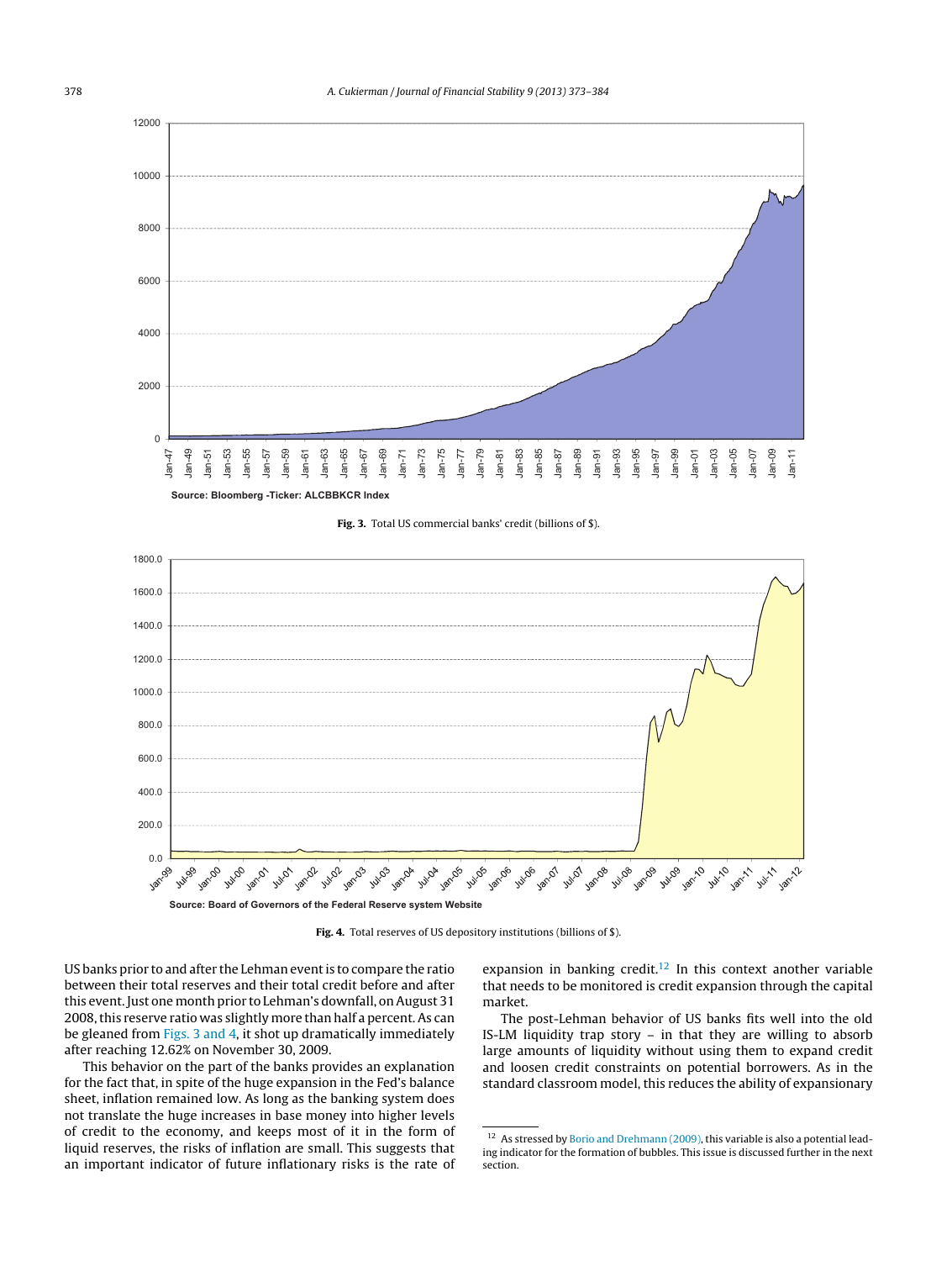<span id="page-6-0"></span>monetary policy to stimulate economic activity. But by the same token, it also substantially reduces the inflationary risks of this policy.

Like most economic models, the liquidity trap is an abstraction that does not perfectly fit real-world episodes. However, it does capture an important limitation of monetary policy in times of deep financial crises such as the great depression and the recent great recession. An interesting difference in the modus operandi of the (US) liquidity trap between those two episodes is that during the great depression, the liquidity trap mechanism operated to a large extent through cash-hungry runs of individuals on commercial banks. By contrast, due to the existence of deposit insurance during the recent crisis, such runs were largely absent. Instead, the liquidity trap took the form of a "run" of commercial banks for Fed's reserves, as the interbank market for such reserves dried up due to generalized fears of insolvency.13

The preceding discussion suggests that central banks' research departments may contribute to better monetary policymaking in the future, by examining changes in the quantitative relation between base money and credit to the economy, during and in the aftermath of severe financial shocks. An additional factor that may explain the relative tameness of inflation is that the speed of price adjustment during periods of extended low demand (and inflation) is lower than during periods of higher, more normal, demand. This suggests that another useful avenue for research aimed at improving future monetary policy is to investigate the possibility that the relation between inflation and the output or unemployment gap is weaker during major recessions than during normal times. $14$ 

## **5. How is the crisis likely to affect conventional wisdom about monetary policy and its interactions with the economy?**

This section ventures some predictions about future developments in monetary policy objectives and instruments, as well as in related research about the aggregate economy following the issues raised by the GFC. In the US and the UK the financial stability objective has recently been elevated to a status similar to that of price stability in the charters of central banks. This process is likely to spread to other central banks. In parallel, research on potential conflicts between financial and price stability and on ways to improve on potential tradeoffs between those objectives will intensify.

There already is (and there will be further) recognition that, besides the interest rate, the stance of monetary policy is determined by the volume of high-powered money – which is determined in turn by the volume and type of obligations that the CB is willing to buy from government and the public. This point of view is quickly becoming respectable again, due to the Fed's quantitative easing programs and the fact that the interest rate in the US is at the zero bound. This revival in the role of nominal stocks is likely to outlive the periods during which the policy rate is stuck at the zero bound.

The term "again" in the previous paragraph is not accidental. Prior to the emergence of the canonical New-Keynesian framework which characterizes the stance of monetary policy by means of the short-term interest rate, the stance of monetary policy was characterized, at least by the Chicago School and their followers, by the quantity of high-powered money or some other nominal stock like M1 or M2.<sup>15</sup> Somewhat ironically, what is currently labeled as "unconventional monetary policy" [\(Curdia](#page-10-0) [and](#page-10-0) [Woodford,](#page-10-0) [2009;](#page-10-0) [Gertler](#page-10-0) [and](#page-10-0) [Karadi,](#page-10-0) [2011\)](#page-10-0) was considered to be largely conventional policy by monetarists just twenty years ago. $16$  Like beauty, terminology is in the eye (pen) of the beholder (author). Although this is innocuous, it is useful to keep in mind that nomenclature is subject to vintage effects.

The view that the CB (possibly with other regulators when regulation is spread across several institutions) should develop instruments beyond the short-term interest rate, in order to moderate bubbles in housing and other specific markets, is likely to gain respectability and may even become part of the conventional toolkit at the disposition of macro-prudential policy.<sup>17</sup> Three unsettled questions arise in this context: Why are bubbles bad? How can bubbles be identified ex ante? What kind of instruments should be used to lean against a bubble when this is deemed to be desirable?

Most cyclical expansions and some contractions probably have some bubbly elements in them. Current investment, consumption and credit market decisions are made on the basis of expectations about an uncertain future. By inducing individuals and firms to take more leverage in order to consume and invest more, optimism about the future induces them to take actions that at least partially validate this optimism. For exactly identical but symmetrically opposite reasons, pessimism is also at least partially self-fulfilling. In addition, an expansion breeds optimism that reinforces the expansion; a contraction breeds pessimism which reinforces the contraction.

One may therefore argue that, even when driven by overly optimistic expectations, the CB should not attempt to deflate a bubble, since such an action may also kill a healthy expansion in fundamentals. This argument is reinforced by serious limitations on the profession's ability to identify ex ante the "bubbly" component of an expansion.<sup>18</sup> Indeed, if bubbles had never burst there would be no good reason to lean against them. However, bubbles do occasionally burst, and the probability that they do is an increasing function of the degree of over-optimism during their expansionary phases. Furthermore, the more the bubble is allowed to expand, in the sense that prices of assets deviate more from fundamental values, the more serious is the crisis when the bubble ultimately bursts.

 $^{13}$  There were also very large excess bank reserves during the great depression. One of the explanations for the 1937 recession is that the Fed tried to mop up those excess reserves in that year – and discovered that the banks actually wanted to hold excess reserves.

<sup>&</sup>lt;sup>14</sup> For the US, [Cukierman](#page-10-0) [\(2008b\)](#page-10-0) argues that the speed of price adjustment was lower during the (stable and low-inflation years) preceding the great inflation of the seventies than during the latter period. In terms of the new Keynesian model, this means that the Calvo parameter went down during the seventies. For Israel, that experienced higher fluctuations in inflation than the US, there is strong empirical evidence that the Calvo parameter is negatively related to inflation [\(Lach](#page-11-0) [and](#page-11-0) [Tsiddon,](#page-11-0) [1992\).](#page-11-0)

<sup>&</sup>lt;sup>15</sup> Obviously, when the interest rate is non-zero, choice of the interest rate implies a choice of high-powered money and vice versa. But when the interest rate is at the zero bound, high-powered money can be chosen independently of the interest rate, implying that the stance of monetary policy cannot be evaluated only by the interest rate. In particular, during depressions, the nominal rate could be low, but if the monetary base or one of the broader Ms was growing very slowly, monetary policy could still be restrictive rather than expansionary. This is one reason for the monetarist view that high-powered money is a better metric for the stance of monetary policy than the interest rate.

<sup>16</sup> Traditional Keynesians like Tobin and Modigliani believed thatthe transmission of monetary policy to the economy operates mainly through the interest rate. But they recognized that changes in interest rate policy and in the monetary base are two sides of the same coin.

<sup>&</sup>lt;sup>17</sup> A perceptive discussion of those difficult issues appears in [White](#page-11-0) [\(2010\).](#page-11-0)

<sup>&</sup>lt;sup>18</sup> This is probably the reason for the pre-crisis view, according to which the CB should not lean against a bubble; if worse comes to worst and the bubble does burst – it should "clean" its consequences after the fact. [White](#page-11-0) [\(2009\)](#page-11-0) takes a strong position against this view.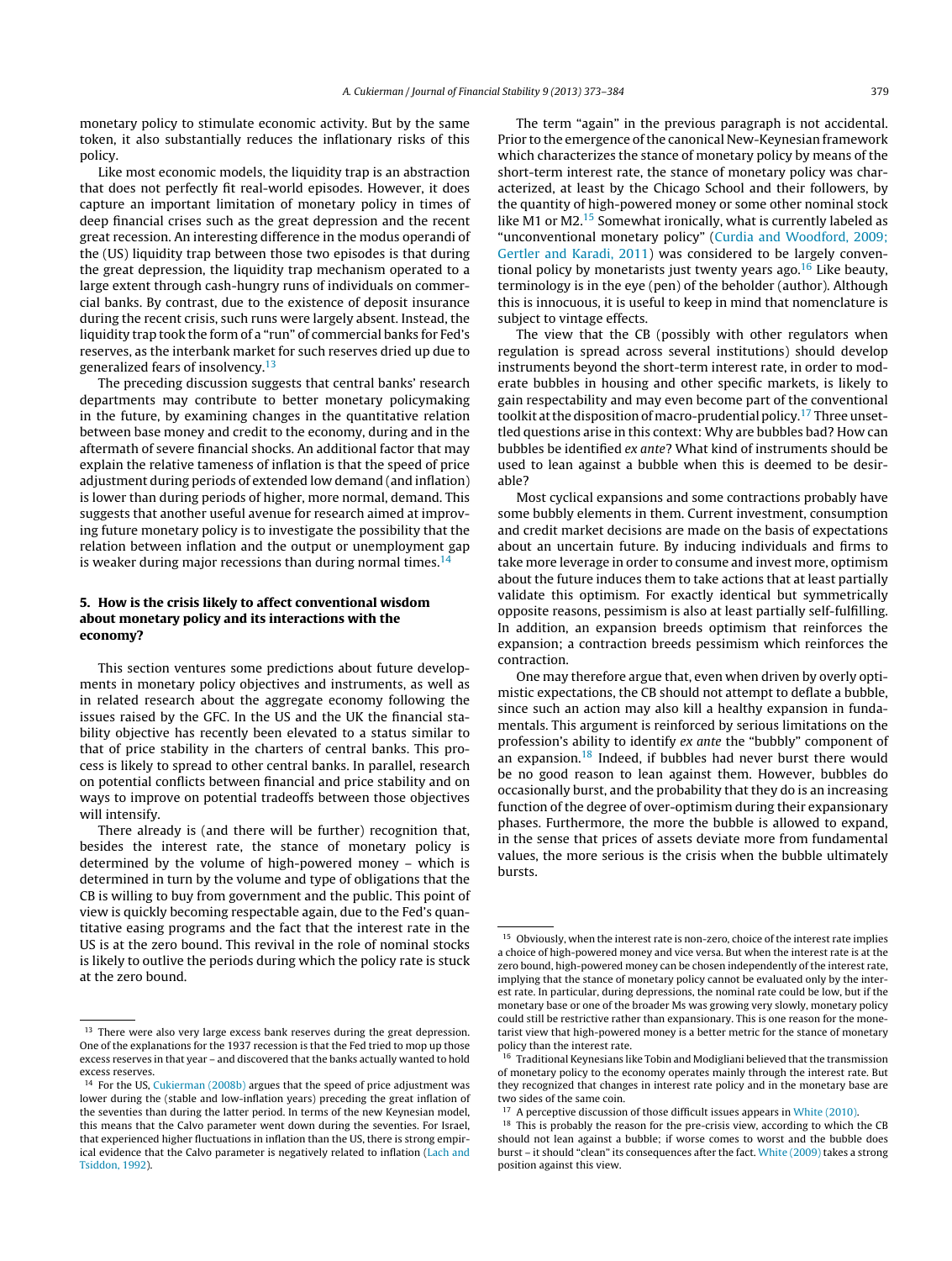<span id="page-7-0"></span>I believe therefore that ex ante interference with an expanding bubble should not be excluded a priori although this does not mean that the CB should lean against all bubbles. In particular, it should lean against those bubbles that are more likely to burst and to cause substantial disruptions in economic activity. This brings us to a modified version of the second question, which is: How to evaluate the likelihood that the bubbly part of an expansion will burst into a costly recession?

Although the economic profession is currently far from possessing a full answer to this important question, recent work by [Jorda](#page-11-0) et [al.](#page-11-0) [\(2012\)](#page-11-0) on the behavior of the ratio between bank credit and GDP during 200 recessions – and on the preceding expansions in 14 advanced economies going back to 1870 – suggests that a stronger increase in this ratio during the boom tends to lead to a deeper sub-sequent downturn. [Borio](#page-10-0) [and](#page-10-0) [Drehmann](#page-10-0) [\(2009\)](#page-10-0) show that, as an empirical matter, financial crises are more likely when the creditto-GDP ratio is larger. Taken together, those findings imply that some measures of aggregate credit to GDP may be taken as leading indicators both for the likelihood of a crisis and for the seriousness of its recessionary effects.<sup>19</sup>

Interestingly, such credit indicators can also be supported by theoretical considerations backed by a more precise analytical framework. In what follows I briefly sketch the basic intuitive argument. When agents in the economy are more optimistic, they tend to borrow and lend more. This leads to larger levels of credit. At higher levels of credit, both borrowers and lenders are more exposed to negative news. Consequently, when new negative information arrives, the likelihood of a financial crisis is larger when leverage is higher. In addition the recessionary impact of the crisis is stronger when leverage is larger.<sup>20</sup>

I now turn to the question regarding a type of instrument to be used when it is deemed necessary to lean against the formation of a bubble within a bubble-prone sector such as housing. [Taylor](#page-11-0) [\(2009\),](#page-11-0) among others, has claimed that the Fed has contributed to the housing bubble in the US by keeping the policy rate too low for too long.21 Although Taylor's diagnosis in this specific case may be partially correct, the instrument of choice for leaning against a housing bubble is not always the interest rate. This is the case, for example, when inflation and general economic activity are low, but due to the abundance of liquidity in the mortgage market, demand for housing is too high. In such a case the CB can use more sectorspecific instruments, such as limits on the amount of mortgage credit that banks can extend, or higher capital requirements on mortgages.<sup>22</sup>

More generally, in the presence of conflicts between price and financial stability, additional monetary policy instruments – such as specific banking regulations on shares of credit to different industries, loan to value requirements on mortgage loans, or changes in capital requirements for particular credit categories – can be and are increasingly being used. It is likely that the twin objectives of price and financial stability will lead to an intensification of such trends in the future. Additional instruments, such as forex market interventions, are increasingly being deployed and are likely to become even more important in the face of short-term large capital flows.

Last but not least, more attention is already being given and will be given to systemic risks. Although the CB is not always the only institution charged with monitoring and leaning against such risks, in most countries it is the natural institution for leading the effort against the buildup of systemic risks.

## **6. The lender of last resort – moral hazard tradeoff, the Dodd–Frank Act and the future of monetary policymaking institutions**

There is little doubt that once a financial crisis has been allowed to develop, the CB has to act as a LLR. Obviously this conflicts with the pre-crisis prescriptions of the IT regime and begs the question of how to maintain the benefits of IT while allowing the CB to act as a LLR when the need arises.

One way is to maintain IT during tranquil times, but to temporarily suspend IT and focus on the LLR function during crisis periods. In some cases such a strategy can be justified, even within the IT framework, on the grounds of preventing large negative output gaps that would have materialized had the financial crisis been unattended. The behavior of inflation during the last four years supports the view that, in spite of large liquidity injections, due to collective flight to safety by banks and the public, inflation is not the main risk during financial crises.

On the other hand, although ex post the injection of liquidity may be a lesser evil, the knowledge that such a facility is likely to be deployed leads, ex ante, to excessive risk taking and credit expansion throughout the financial system. Basically, the advance knowledge that some sort of LLR facility exists creates moral hazard problems and encourages the buildup of bubbles. There is thus a tradeoff between the desirability of liquidity injections once a crisis materializes and its ex ante undesirable effect on risk taking and bubble formation. I will refer to it in the sequel as the lender of last resort – moral hazard tradeoff (LLR-MHT). This tradeoff is particularly unfavorable in the case of systemically important financial institutions (SIFI), since the likelihood that such institutions will have to be bailed out is higher than that of other financial institutions.

Although the LLR-MHT appears to be an inescapable fact of life, there might be ways to ameliorate it by means of appropriate regulatory legislation. This is the route taken in the US via the Dodd–Frank Act of July 2010 ([Dodd–Frank](#page-11-0) [Act\).](#page-11-0) The Act creates a Financial Stability Oversight Council (FSOC) made up of 10 federal financial regulators, including the Federal Reserve Board, and chaired by the Treasury Secretary. The Council is charged with identifying and responding to emerging risks throughout the financial system. For this purpose the Council is directed and authorized to perform the following functions: $23$ 

(i) Make recommendations to the Federal Reserve for increasingly strict rules for capital, leverage, liquidity, risk management and other requirements as companies grow in size and complexity, with significant requirements on companies that pose risks to the financial system.

 $^{19}\,$  Be that as it may, it is likely that we will see much more work on early indicators for the detection of bubbles that are likely to burst with high probability.

<sup>&</sup>lt;sup>20</sup> [Cukierman](#page-10-0) [and](#page-10-0) [Izhakian](#page-10-0) [\(2012\)](#page-10-0) demonstrate this analytically for the case in which overly optimistic bailout expectations are suddenly revised downward, as was the case when Lehman was not rescued. But the argument is more general. It can be applied to any variable that is relevant for the choice of leverage levels, such as expectations about the rate of growth of the economy, war versus peace or the price of oil.

<sup>&</sup>lt;sup>21</sup> But see [Bernanke's](#page-10-0) [\(2010\)](#page-10-0) rebuttal.

 $^\mathrm{22}$  To cool off overheating in the housing sector in 2009 and 2010 the Bank of Israel recently imposed ceilings on the volume of nonindexed variable rates mortgages linked to the prime rate.

<sup>&</sup>lt;sup>23</sup> The Act is quite comprehensive and covers many areas, including consumer protection. The text focuses only on the parts of the Act that are relevant for the LLR-MHT.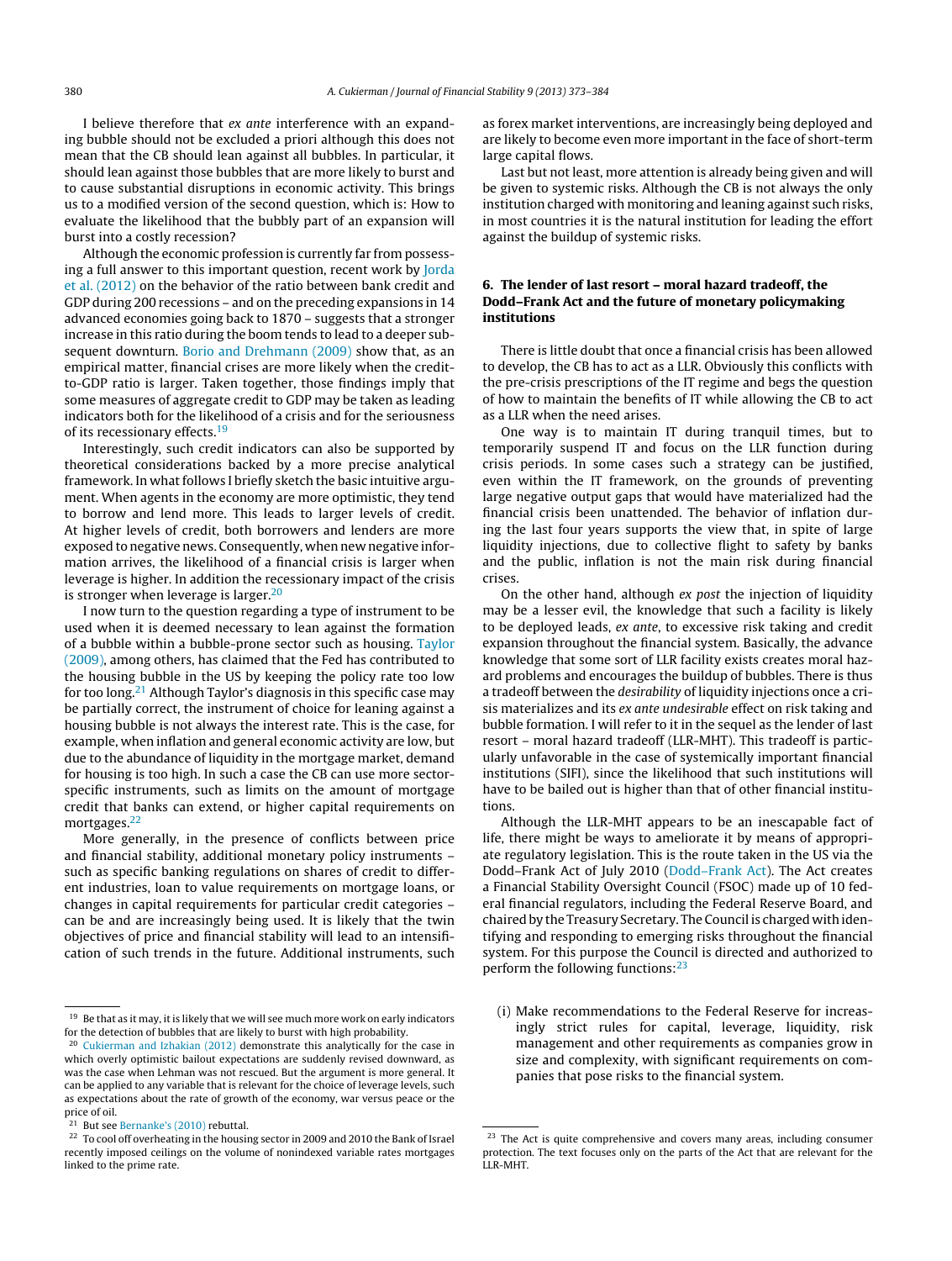- <span id="page-8-0"></span>(ii) Authorized to require, with a 2/3 vote and vote of the chair, that a nonbank financial company be regulated by the Federal Reserve if the council believe there would be negative effects on the financial system if the company failed, or if its activities would pose a risk to the financial stability of the US.
- (iii) Able to approve, with a 2/3 vote and vote of the chair, a Federal Reserve decision to require a large, complex company to divest some of its holdings if it poses a grave threat to the financial stability of the United States – but only as a last resort.
- (iv) Establishes a floor for capital that cannot be lower than the standards in effect today, and authorizes the Council to impose a ceiling of 15 to 1 leverage to capital ratio at a company, if necessary, to mitigate a grave threat to the financial system.
- (v) Requires large, complex financial companies to periodically submit plans for their rapid and orderly shutdown, should the company go under – also known as funeral plans or living wills.
- (vi) Creates an orderly liquidation mechanism for the Federal Deposit Insurance Corporation (FDIC) to unwind failing systemically significant financial companies. Shareholders and unsecured creditors bear losses, and management and culpable directors will be removed.
- (vii) Requires that Treasury, FDIC and the Federal Reserve all agree to put a company into the orderly liquidation process to mitigate serious adverse effects on financial stability, with an up-front judicial review.
- (viii) Any emergency lending by the Fed must be approved by the Secretary of the Treasury, and loans cannot be made to insolvent firms.

It can be seen from the list above that the Act tries to mitigate the LLR-MHT by various measures that include capital requirements, authority to break up SIFI in order to reduce the likelihood that they will have to be bailed out, and living wills that would facilitate the liquidation of complex institutions in case of default. Those measures, as well as additional ones (not reported), are meant to assure that in case of insolvency, losses are borne by shareholders and not by taxpayers. The legislation embraces the Thornton–Bagehot principle that emergency liquidity should be provided by the Fed – but only to solventinstitutions. Interestingly, such emergency liquidity has to be approved by the Secretary of the Treasury.

The Dodd–Frank Act raises an important general question about the appropriate location of authority concerning emergency lending. It appears that in democratic societies, financial crises that require large liquidity injections cannot be left only to the discretion of the CB. The reason is that as the magnitude of those injections rises, they become more similar to fiscal policy in that they involve a redistribution of wealth, at least potentially. $24$ This violates the (implicit) principle that at least in a democratic society, distributional policies should be determined by elected officials rather than by unelected bureaucrats.

It thus appears that during serious financial disruptions, fiscal and monetary policies have to cooperate in spite of the long-term damage this may create for CBI during more tranquil times. A possible way to ameliorate this tradeoff is to distinguish between crisis and tranquil times. It is likely that this tradeoff – along with the extent to which the Dodd–Frank Act will mitigate it in practice – are issues that will receive substantial further attention in the future. $25$ 

## **7. Bailout uncertainty and its implications for central bank policy**

The financial sector bailouts in the US and Europe have revived the well-known dilemma between restoration of confidence in the face of a panic and the costs of moral hazard. On the one hand, when a panic engulfs financial markets, bailouts appear indispensable in order to restore confidence and prevent further problems within the financial system. On the other, by subsidizing opportunistic behavior at the expense of taxpayers, bailouts encourage excessive risk-taking on the part of financial institutions, borrowers and lenders, and plant the seeds of the next bubble.

This dilemma is one of the important factors underlying uncertainty about governmental bailout policy. Different officials have different views about the relative importance of the immediate costs of letting a systemically important financial institution (SIFI) disappear, versus the longer-term costs associated with an increase in opportunistic behavior due to moral hazard. Since this tradeoff also involves normative considerations, it is normally resolved by elected officials rather than by bureaucrats and is therefore also affected by ideology, political considerations and partisanship.

The buildup of the subprime bubble in the US and its bursting provide an interesting case study. An important reason for the buildup of the real-estate bubble in the US was the implicit bailout guarantee offered to holders of mortgage-backed securities (MBS). The decision not to bail out Lehman led to a revision of beliefs about the likelihood of bailouts, and sensitized financial markets to their relative ignorance about the probability of bailouts triggering a liquidity and ultimately a solvency crisis.

Prior to Lehman's downfall on September 15, 2008, financial markets believed the likelihood that authorities would letthe holders of a SIFI debt suffer major losses in case of failure to be low. The implicit governmental guarantees to Fannie Mae and Freddie Mac and the Fed's actions in the Bear-Stearns case in March 2008 reinforced this belief. The (initial) decision to impose losses on Lehman's creditors, followed by the initial Congressional rejection of the TARP package, along with the preceding highly publicized split within Congress about the wisdom of this package, led to an immediate and substantial downward adjustment in bailout beliefs. Although anxieties were reduced to some extent with the passage of an amended TARP package on October 3, 2008, markets suddenly realized that letting the creditors of a failing SIFI institution bear major losses is not a zero probability event. Using [Taleb's](#page-11-0) [\(2007\)](#page-11-0) metaphor, markets suddenly discovered that a "no bailout" black swan does exist.

Using a modern decision theory concept of Knightian uncertainty, [Cukierman](#page-10-0) [and](#page-10-0) [Izhakian](#page-10-0) [\(2012\)](#page-10-0) show – within a micro founded general equilibrium model of the financial system – that such a change in beliefs induces a flight to safety, a decline in credit flows, a general increase in rates within financial markets, an increase in banking spreads and, in some cases, complete

<sup>&</sup>lt;sup>24</sup> This consideration has particular force in view of the fact that, even when the law stipulates that emergency lending is only for illiquid but solvent institutions, it is often impractical to implement this principle due to objective difficulties in distinguishing ex ante between illiquid and insolvent institutions.

<sup>&</sup>lt;sup>25</sup> Some economists are skeptical about the ability of the various regulators involved in it to efficiently implement the numerous pieces of the act. See in particular chapter 7 of [Barth](#page-10-0) et [al.](#page-10-0) [\(2012\).](#page-10-0)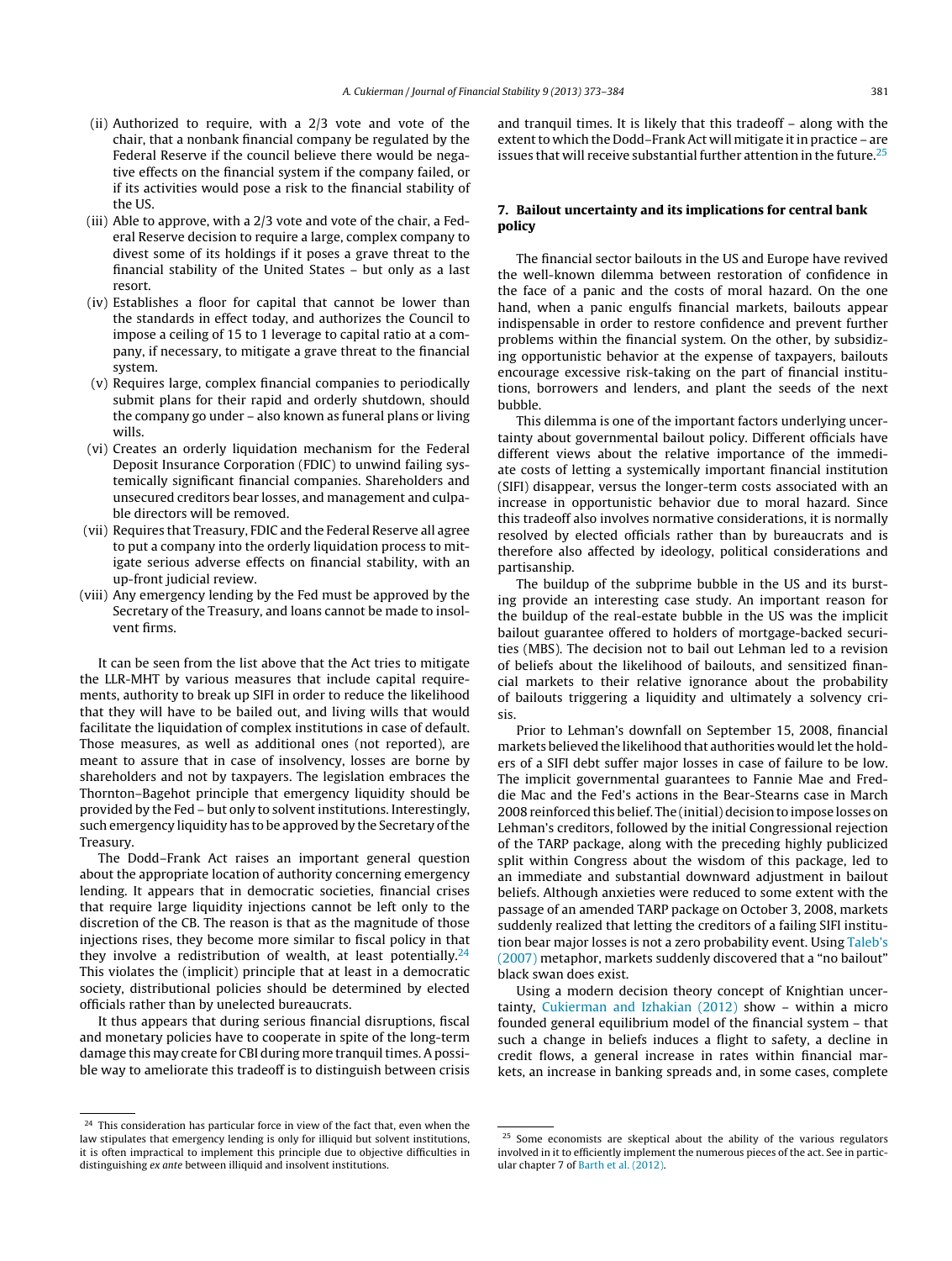<span id="page-9-0"></span>financial arrest. $26$  The last several months following Lehman's collapse exhibited similar features.

An important additional implication ofthe Cukierman–Izhakian framework is that elevated beliefs about the generosity of bailouts prior to Lehman's collapse intensified the buildup of the subprime bubble by inducing excessive credit expansions within the financial system. When this bubble finally burst, the excessive credit buildup aggravated the dire consequences of the subprime crisis. Thus, ex ante irresolute and opaque policies, that induce overly optimistic bailout expectations, aggravate the ex post consequences of a downward adjustment in bailout expectations. Recent gyrations between optimism and pessimism regarding the EZ sovereign debt problems are, to a large extent, also due to uncertainty about political decisions regarding bailouts.27

#### 7.1. Monetary policy and bailout uncertainty

Is there a useful role for the CB in alleviating the problems induced by bailout uncertainty? Since bailout decisions are ultimately in the hands of fiscal authorities, bailout uncertainty and its consequences are, at first blush, outside the control of the CB. But the CB can appease an ex post panic that seizes financial markets in the aftermath of a bubble burst by injecting large amounts of liquidity. As we have seen above, such ex post policies have been deployed by the Fed and by the ECB.

Beyond such ex post "firefighting" measures, the CB can also lean against the ex ante excessive buildup of a bubble by maintaining a sufficiently contractionary monetary stance. In particular, during good times, it could diffuse excessive credit buildups caused by overly optimistic bailout expectations, by standing ready to raise the interest rate when those expectations are too high. Such a strategy may create a tradeoff between the traditional inflation targeting (IT) function of the CB and the prevention of excessive credit buildups.

This tradeoff may be improved by using interest rate policy mainly for IT and by developing other more specific instruments to lean against excessive credit expansion. Examples of such instruments include the imposition of ceilings on credit types whose expansion appears to be exaggerated. Other instruments may include a more frequent use of changes in reserve requirements and capital requirements.

The optimal combination of interest rate policy and of those additional instruments to achieve the joint objectives of IT and of leaning against bubble buildups will most likely vary depending on specific economic circumstances. To deploy these additional instruments, the CB needs the authority to regulate the banking system. This consideration provides an important argument for locating banking supervision and regulation within the CB.

## **8. The particular problems of the Eurozone in the face of a financial crisis**

In the face of a financial crisis whose magnitude requires the intervention of fiscal authorities, the Eurozone faces several difficulties beyond those experienced in the US during the subprime crisis.

The first and most important is that, unlike in the US, fiscal decisions are decentralized across the sovereign member states within the Eurozone. As a consequence, bailouts have to be negotiated ad hoc by national governments with different constituencies, ideologies and norms. This is not to deny that there are interest divergences across the US states as well. However, there is only one main fiscal authority managed by the Federal government, and ever since the end of the US War of Independence all states in the union accept the primacy of its fiscal decisions. $28$ In addition, since the great depression, the Federal government has been using its budget to cross insure states against natural disasters and local recessions. Once in place, this governmental insurance program induces the states to support its continuation willingly.

The second particular problem of the Eurozone is that the charter of the ECB makes it responsible for price stability in the first place, while the responsibility for financial stability resides mainly with the national central banks within the monetary union. The third is that, in the absence of support from other members or from the ECB, some of the sovereign countries within the Euro area are in effect insolvent.

These features create a tradeoff between the main objective of the ECB and the current reality, which is dominated by financial fears fueled by potential sovereign defaults of heavily indebted governments like Greece and Spain. The experience of the last few years has demonstrated that outright sovereign defaults can be achieved or at least postponed by large injections of liquidity from the CB, accompanied by fiscal bailout packages. Due to the structural differences discussed above, Europe is less resolute than the US in deploying such policies.

Nonetheless, in spite of its traditional focus on price stability, the ECB recently demonstrated that when push comes to shove it is willing to inject substantial amounts of liquidity into the economy. A case in point is the Long Term Financing Operation (LTRO) that offered up to one Trillion Euros in three-year loans to Eurozone commercial banks and the more recent Outright Monetary Transactions (OMT) plan for purchasing sovereign debt subject to some conditions.

But continuous liquidity injections have fiscal implications. Bailout operations, whether carried out indirectly through the ECB or by direct agreement of the Eurozone governments, will have to involve the fiscal authorities of the area. Agreement about who will foot the costs of necessary future bailouts is hard to achieve and leads to a protracted political bargaining process. By providing long-term financing to banks, the ECB can prevent the immediate financial panic that would otherwise most probably engulf the Euro area. This can provide some breathing space for the parties involved to hammer out an accepted agreement. In view of the Eurozone fiscal fragmentation, this breathing space is badly needed.

It is most likely that, when hammering out the principles of the Maastricht Treaty, its framers did not envisage that one day the ECB would have to act mainly as a lender of last resort. As a consequence, the ECB is currently torn between its ingrained allegiance to the price stability objective and between the fact that, given current monetary arrangements, it is the only institution that can swiftly supply the large amounts of liquidity needed to

<sup>&</sup>lt;sup>26</sup> The behavioral paradigm used is [Gilboa](#page-11-0) [and](#page-11-0) [Schmeidler's](#page-11-0) [\(1989\)](#page-11-0) maximin criterion for decision making under uncertainty. This criterion is consistent with a high degree of uncertainty aversion – which may not be unrealistic following extreme, largely unanticipated events, of the type discussed in the text.

 $27$  A more detailed discussion appears in the next section.

 $^{28}$  After this war, the power to levy tariffs was transferred from the states to the Federal government, in return for the latter assuming the heavy debts incurred by the states during the war. In his Nobel lecture, [Sargent](#page-11-0) [\(2012\)](#page-11-0) recounts that in 1790, "Congress carried out a comprehensive bailout of state governments' debts, part of a grand bargain that made creditors of the states become advocates of ample federal taxes.¨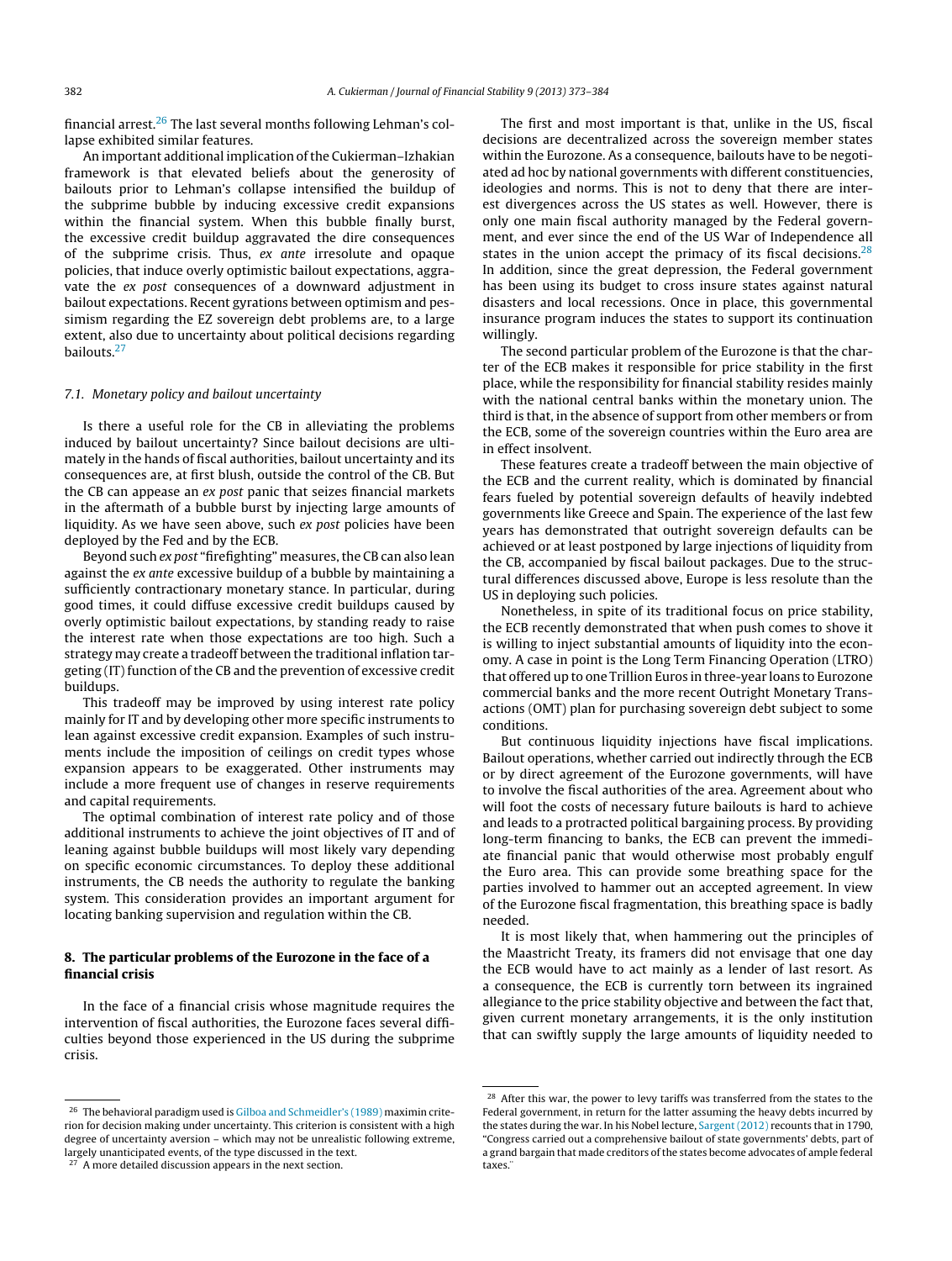<span id="page-10-0"></span>deflect an impending financial panic. The longer it takes for the different fiscal authorities, the creditors (mainly Eurozone banks) and the heavily indebted governments to hammer out a stable long term fiscal agreement, the more important is the ECB's potential lender-of-last-resort function.

However, there are long-term costs to the excessive application of such policies, since they reduce the incentives for fiscal responsibility of the members' fiscal authorities. In the long run there should be better enforcement of limitations on deficits and debts. The Eurozone fiscal compact is a recent attempt to do exactly that. But it remains to be seen whether the compact will be ratified and implemented. The fact that most of the countries in the Eurozone are currently in recession does not bode well for quick ratification of the compact.

If the Euro project is to survive in the long run, it will ultimately have to move to more centralization of fiscal decisions along with some form of cross-insurance of member states. Under such an arrangement, a nation state within the Eurozone could expect transfers from the rest of the area in the case of adverse shocks, such as a deep recession and/or a shortfall in tax revenues. In return, the individual state would have to abide by Eurozone-wide limitations on its ability to create deficits and accumulate debt. In a nutshell: There would be "no bailouts without fiscal discipline." This obviously requires more economic as well as political centralization, as recently suggested by Chancellor Merkel.

Due to the numerous financial links between government and the banking system on the one hand and the links between the latter and the CB on the other, it is likely that, in parallel, there would also have to be more centralization of authority within the ECB. In particular, the existence of SIFIs at the European level requires at least a Eurozone-wide authority in charge of regulation and supervision of the financial system at the same level. The ECB is the natural institution to perform this function.29 Even if, due to the large varieties in institutional structures across countries within the area, detailed implementation is left to local regulators and supervisors, the ECB should take the lead in devising and implementing those functions. Due to its monopoly over the creation of liquidity, the ECB is also the natural candidate to act as an LLR in the face of a financial crisis.<sup>30</sup>

Ex ante regulation and supervision by the ECB should be aimed at minimizing the likelihood of contagion and the associated financial panics. However, in the (hopefully) few cases in which such panics materialize, the ECB would have to perform the LLR function. This implies that the financial stability objective in the ECB charter should probably be elevated to a status similar to that of the price stability objective.

Some economists worry about potential conflicts between these two objectives (a recent example is [Issing](#page-11-0) [\(2012\)\).](#page-11-0) However, the behavior of inflation and of inflationary expectations in the face of persistent expansionary monetary policies in both the US and Europe during the GFC crisis suggests that, luckily, the inflationary cost of LLR operations is small, precisely when such operations are most needed (Section [4\).](#page-2-0) Hence allowing the ECB to adjust its focus between normal versus financial crisis periods may not be as costly as might appear at first sight.

#### **9. Concluding remarks**

Monetary policy principles and monetary policymaking institutions change substantially following major economic upheavals. Thus, the great depression led inter alia to deposit insurance and to the Glass–Steagall Act. The great inflation of the seventies was followed by Volcker's stabilization, and the ascendency of central bank independence. The great moderation spurred inflation targeting, Taylor's rule and the New-Keynesian framework, along with a relative neglect for financial stability issues.

The global financial crisis resurrected concerns about financial stability, and underlined the importance of the central bank's lender-of-last-resort function. It also led to a more intensive use of unconventional monetary policy instruments. The crisis also demonstrated that during financial crises, highly expansionary monetary policies do not necessarily raise inflation.

Section [4](#page-2-0) of the paper presents data on total US banking credit and reserves which support the view that this seeming anomaly is due to huge increases in the demand for liquidity and safe assets by the banking system and other financial institutions over the crisis. A corollary to this view is that inflationary risks will reappear only when the rate of increase in credit to the economy picks up. This is consistent with the view that the transmission of monetary policy to the real economy and to inflation is substantially weaker during financial crises than during normal times; or, more generally, that the transmission of monetary policy to inflation depends on the state of the financial system.

The preceding remarks suggest that an important open question for future research is: how does the transmission of monetary policy to private banks' interest rates and the volume of credit they offer, differ between normal times and between periods of banking distress. A related open question concerns the possibility that the speed of price adjustments is lower during deep recession periods than during more normal times.

If, as I believe, future research supports these two hypotheses, the operational policy conclusion may be that during financial crises, inflation targeting should be de-emphasized in favor of the maintenance of liquidity and confidence.

#### **References**

- Bagehot, W., 1873. In: Genovese, F.C. (Ed.), Lombard Street: A Description of the Money Market. Reprint. Richard D. Irwin, Homewood, IL.
- Barth, J.R., Caprio Jr., G., Levine, R., 2012. Guardians of Finance Making Regulators Work for Us. The MIT Press, Cambridge, MA.
- Borio, C., Drehmann, M., 2009. Assessing the risk of banking crises revisited. BIS Quarterly Review (March), 29–46.
- Bernanke, B.S., 1983. Non-monetary effects of the financial crisis in the propagation of the great depression. American Economic Review 73, 257–276.
- Bernanke, B.S., 2010. Monetary policy and the housing Bubble. Paper Presented at the Annual Meeting of the AEA, Atlanta, Georgia, January.
- Clarida, R., Galí, J., Gertler, M., 1999. The science of monetary policy: a new Keynesian perspective. Journal of Economic Literature 37 (December), 1661–1707.
- Cukierman, A., 1998. Central Bank Strategy, Credibility and Independence: Theory and Evidence. The MIT Press, Cambridge, MA.
- Cukierman,A., 2008a. Central bank independence and monetary policymaking institutions – past, present and future. European Journal of Political Economy 24, 722–736.
- Cukierman, A., 2008b. Misperceptions about the frequency of price adjustments and asymmetric Fed's preferences – an assessment of their impact on inflation and monetary policy under Burns and Miller. Paper Presented at the September 2008 NBER Great Inflation Conference in Woodstock, Vermont, Available at: http://www.tau.ac.il/∼[alexcuk/pdf/FPAM,%20RAP,%20GM%20&%20Grea](http://www.tau.ac.il/~alexcuk/pdf/FPAM, RAP, GM & Great Inflation-11-08 Revision.pdf)t [%20Inflation-11-08%20Revision.pdf](http://www.tau.ac.il/~alexcuk/pdf/FPAM, RAP, GM & Great Inflation-11-08 Revision.pdf)
- Cukierman, A., Izhakian, Y., 2012. Bailout uncertainty in a micro founded general equilibrium model of the financial system, Manuscript, Tel-Aviv University, Interdisciplinary Center and NYU, February.
- Curdia, V., Woodford, M., 2009. Conventional and unconventional monetary policy. FRB of New-York Staff Report No. 404.

<sup>29</sup> During the final editing of this paper (December 2012) EU Finance Ministers agreed to transfer regulation of Eurozone SIFI to the ECB.

In November 2010, the European Parliament and the Council established the European Banking Authority (EBA) to monitor Europe's biggest banks. In line with this mandate, the EBA conducted stress tests, but failed to predict the June 2012 Spanish debt problems. This is now catalyzing German and French support for transferring this function to the ECB.